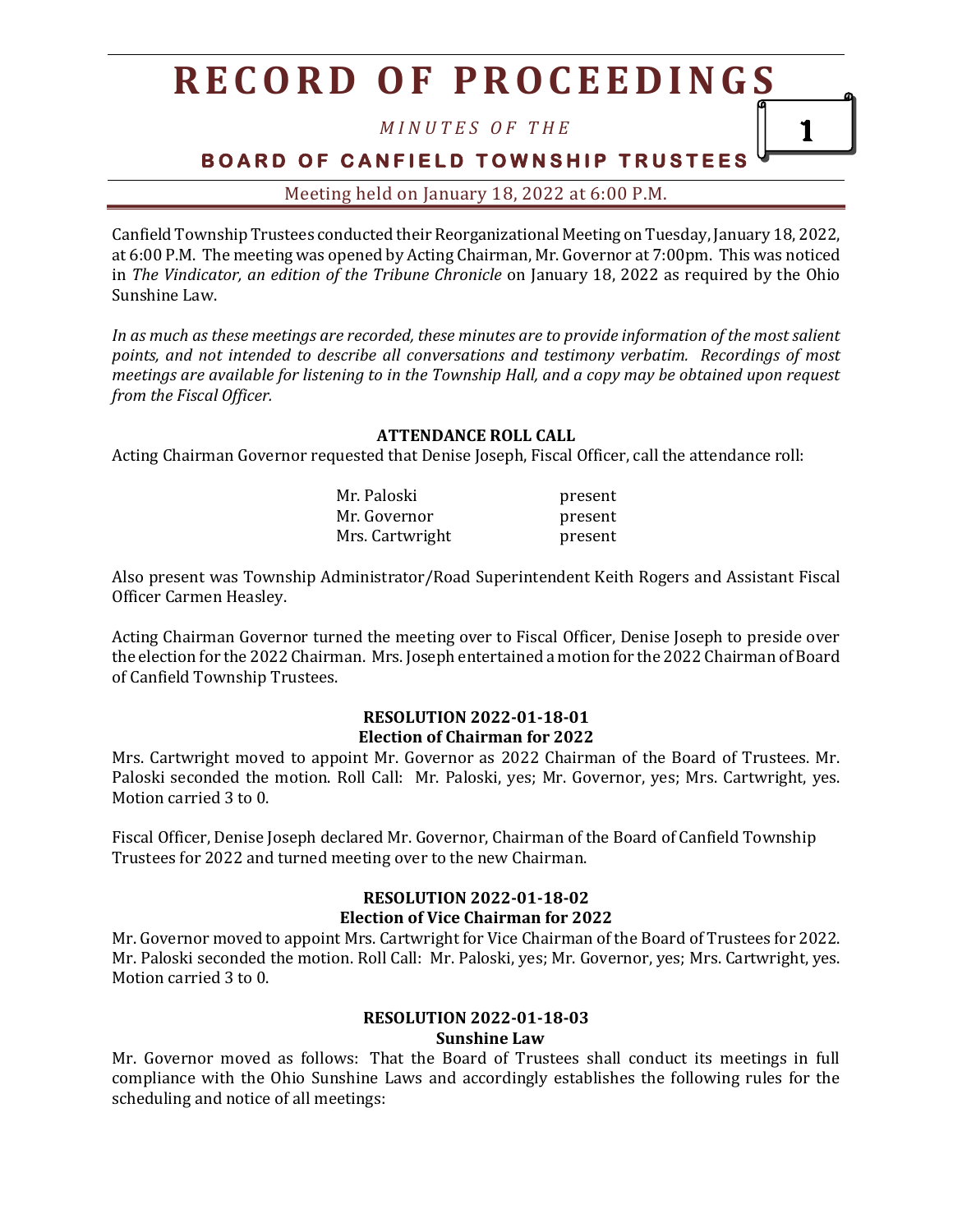*M I N U T E S O F T H E*

### **BOARD OF CANFIELD TOWNSHIP TRUSTEES**

### Meeting held on January 18, 2022 at 6:00 P.M.

**Regular Meetings:** The Regular Meetings of the Board of Trustees shall be held on the 2nd and 4th Tuesday of each month at 7 pm at the Township Hall located at 21 S. Broad St, Canfield, Ohio **or** virtual as necessary and allowable. Notice of said meetings will be posted on the Township website and sign in front of the Township Hall, which is provided for that purpose. Notice shall be given to *The Vindicator, an edition of the Tribune Chronicle.* 

**Special/Emergency Meeting:** Notice of special meetings for the Board of Trustees shall be given by posting advance written notice of the meeting by posting on the Township website and sign in front of the Township Hall, which is provided for that purpose. Additionally, notice of all special meetings will be given to *The Vindicator, an edition of the Tribune Chronicle* and any other media that requests the same. Notice of a special meeting shall be given at least 24 hours in advance of the meeting, except in an emergency in which case the notice shall be given as soon as possible.

**Content of Notice:** Notice of Special Meetings of the Board of Trustees shall contain the following information: 1) Date 2) Time 3) Place and 4) Purpose of the meeting.

**Written Notice upon Request:** The Township will provide advance written notice of special meetings to anyone who provides their request verbally or in written form to the Fiscal Officer or designee and provides an e-mail address, self-addressed pre-paid envelopes, or postcards. Mrs. Cartwright seconded the motion. Roll Call: Mr. Paloski, yes; Mr. Governor, yes; Mrs. Cartwright, yes. Motion carried 3 to 0.

#### **RESOLUTION 2022-01-18-04 Legal Counsel**

Mrs. Cartwright moved to approve Mahoning County Prosecutors according to ORC 309.09A as the Township's first legal counsel and hire outside legal counsel as needed in accordance with the Counsel's expertise. Mr. Governor seconded the motion. Roll Call: Mr. Paloski, yes; Mr. Governor, yes; Mrs. Cartwright, yes. Motion carried 3 to 0.

#### **RESOLUTION 2022-01-18-05 Parking Ban**

Mr. Paloski moved to continue the use of the emergency parking ban as established in 2009 as provided by ORC 505.17. Mr. Governor seconded the motion. Roll Call: Mr. Paloski, yes; Mr. Governor, yes; Mrs. Cartwright, yes. Motion carried 3 to 0.

#### **RESOLUTION 2022-01-18-06 Appointment of Union Liaison**

Mrs. Cartwright moved to appoint Mr. Governor as the Union Liaison. Mr. Paloski seconded the motion. Roll Call: Mr. Paloski, yes; Mr. Governor, yes; Mrs. Cartwright, yes. Motion carried 3 to  $\theta$ .

2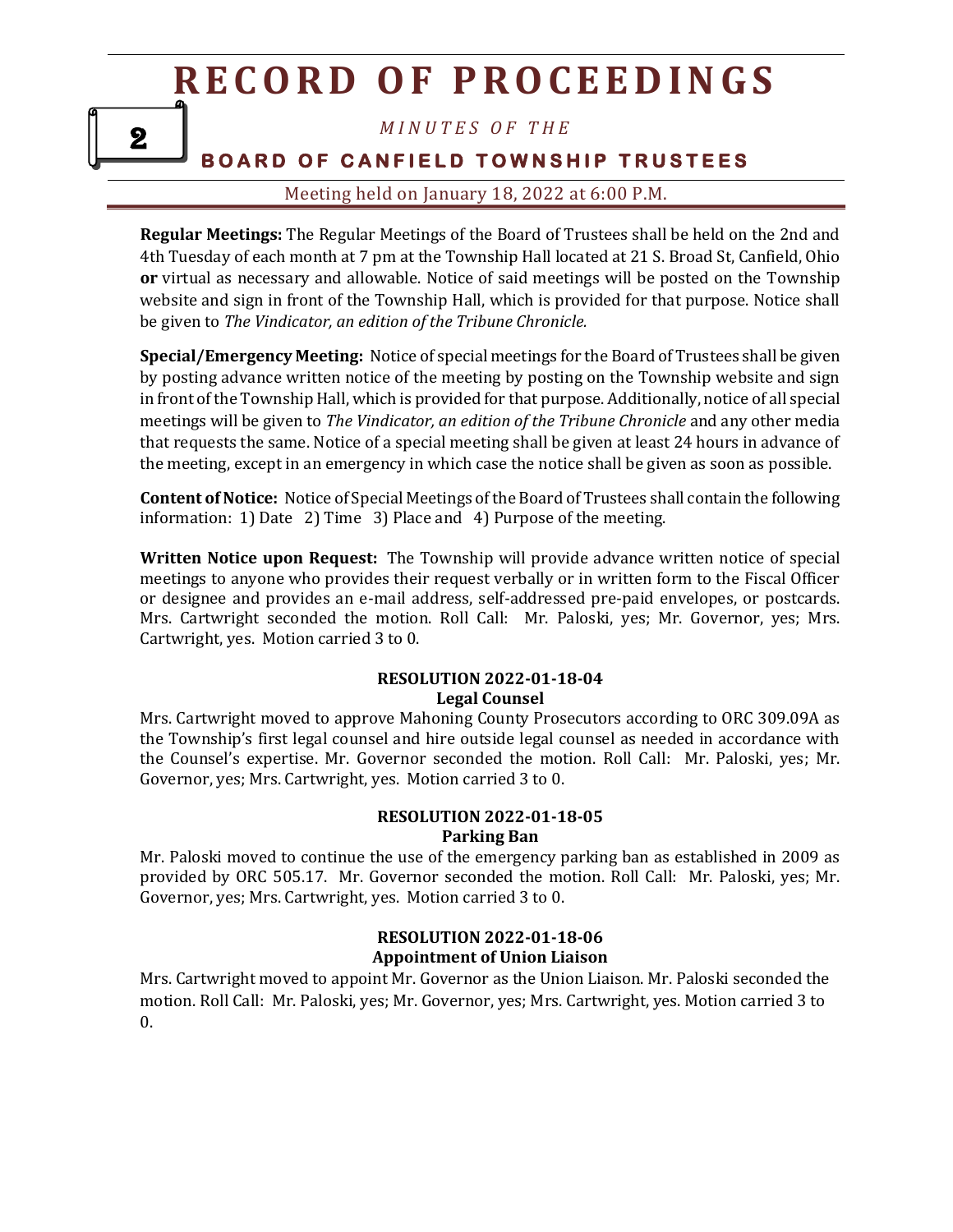*M I N U T E S O F T H E*

### **BOARD OF CANFIELD TOWNSHIP TRUSTEES**

3

Meeting held on January 18, 2022 at 6:00 P.M.

#### **RESOLUTION 2022-01-18-07**

#### **Trustee Appointment to Cardinal Joint Fire District Board**

Mr. Governor moved to appoint Mr. Paloski as the representative to the Cardinal Joint Fire District Board. Mrs. Cartwright seconded the motion. Roll Call: Mr. Paloski, yes; Mr. Governor, yes; Mrs. Cartwright, yes. Motion carried 3 to 0.

#### **RESOLUTION 2022-01-18-08 Bureau of Workers' Compensation**

Mr. Governor moved to appoint Mrs. Cartwright as representative for the Bureau of Workers' Compensation (BWC) business including overseeing BWC requirements, attending conferences, setting personnel safety meetings, promoting employer/employee safety practices thus allowing the Township to qualify for available premium discounts. Mr. Paloski seconded the motion. Roll Call: Mr. Paloski, yes; Mr. Governor, yes; Mrs. Cartwright, yes. Motion carried 3 to 0.

### **RESOLUTION 2022-01-18-09**

#### **Trustee Representative to District Board of Health Advisory Council**

Mrs. Cartwright moved to appoint Mr. Governor as representative, and Mrs. Cartwright as alternate, to the Mahoning County District Board of Health Advisory Council. Mr. Governor seconded the motion. Roll Call: Mr. Paloski, yes; Mr. Governor, yes; Mrs. Cartwright, yes. Motion carried 3 to 0.

#### **RESOLUTION 2022-01-18-10**

#### **Setting Gas Mileage Reimbursement Rate**

Mr. Paloski moved to set the gas mileage reimbursement rate at \$58.5 cents per mile, the standard mileage rate for reimbursement of business mileage set by the Federal Government effective January 1, 2022. Mr. Governor seconded the motion. Roll Call: Mr. Paloski, yes; Mr. Governor, yes; Mrs. Cartwright, yes. Motion carried 3 to 0.

*Updated December 17, 2021\* The General Services Administration (GSA) has issued the 2022 per diem rates and GSA mileage rates for 2022 in Notice 2022-03. The 2022 GSA mileage rate is 58.5 cents per mile, up 2.5 cents from the rate for 2021 mileage, which was 56 cents per mile.*

#### **RESOLUTION 2022-01-18-11**

#### **Reimbursement for Meals and Lodging**

Mrs. Cartwright moved to reimburse for meals and incidentals when directly related to meetings, seminars, conferences, or training sessions but not to exceed a daily per diem rate within Ohio according to the General Services Administration (GSA) except if the amount charged for meals during a conference are higher. The acceptable reimbursement rate is the most current as established by the GSA. Receipts must accompany all meal reimbursement requests. This is applicable for programs whether an overnight stay is involved or not. Lodging is reimbursed in accordance with state per diem rates, sanctioned conference, or seminar room block rates. Overnight accommodations will be reimbursed for travel over 100-mile radius or in any case deemed an emergency or when hazardous travel conditions exist. Advance approval is required for meetings, seminars, conferences, or training sessions, except those excluded by any Code. Mr. Governor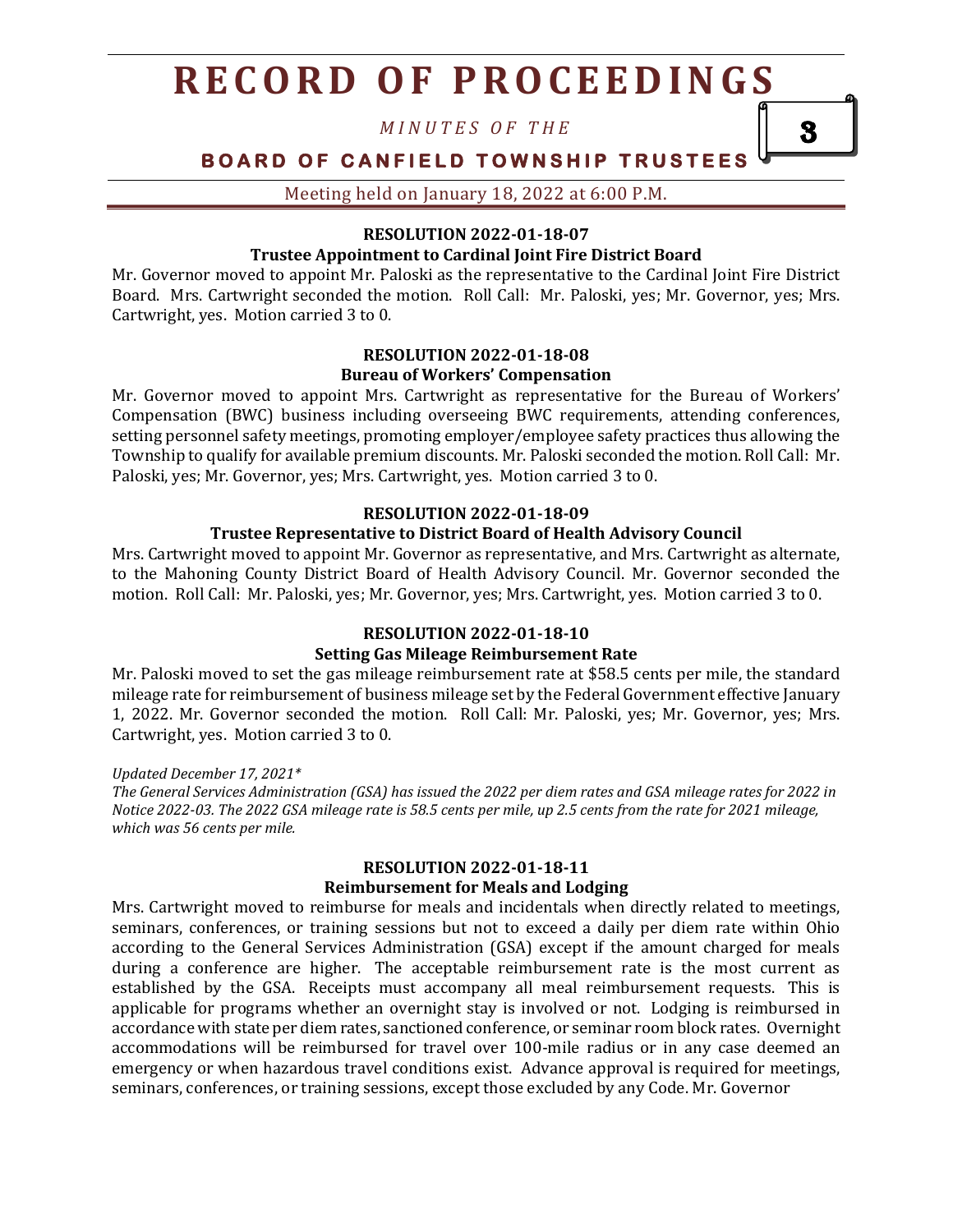*M I N U T E S O F T H E*

4

### **BOARD OF CANFIELD TOWNSHIP TRUSTEES**

#### Meeting held on January 18, 2022 at 6:00 P.M.

seconded the motion. Roll Call: Mr. Paloski, yes; Mr. Governor, yes; Mrs. Cartwright, yes. Motion carried 3 to 0.

#### **RESOLUTION 2022-01-18-12 Designating the Official Newspaper**

Mr. Paloski moved to name *The Vindicator, an edition of the Tribune Chronicle* as the official newspaper for Canfield Township notices. Mr. Governor seconded the motion. Roll Call: Mr. Paloski, yes; Mr. Governor, yes; Mrs. Cartwright, yes. Motion carried 3 to 0.

#### **RESOLUTION 2022-01-18-13**

#### **Compensation for Zoning Commission**

Mrs. Cartwright moved to compensate members of the Zoning Commission at \$30.00 for each meeting or workshop attended. All zoning board members will be considered employees of Canfield Township in accordance with I.R.C. 3401(c) and will be paid a one-time cumulative check at the end of the year. Mr. Governor seconded the motion. Roll Call: Mr. Paloski, yes; Mr. Governor, yes; Mrs. Cartwright, yes. Motion carried 3 to 0.

#### **RESOLUTION 2022-01-18-14**

#### **Compensation for Zoning Board of Appeals**

Mrs. Cartwright moved to compensate each voting member of the Zoning Board of Appeals at a rate of \$30.00 for each completed case heard. All members including alternates will be compensated \$30.00 for any workshops attended. All zoning board of Appeals members are considered employees of Canfield Township in accordance with I.R.C. 3401(c) and will be paid a one-time cumulative check at the end of the year. Mr. Governor seconded the motion. Roll Call: Mr. Paloski, yes; Mr. Governor, yes; Mrs. Cartwright, yes. Motion carried 3 to 0.

### **RESOLUTION 2022-01-18-15**

#### **Requesting Advances from the County Auditor**

Mr. Paloski moved to approve the Fiscal Officer to request advances from the Mahoning County Auditor for 2021 real estate property collections as funds become available during the year. Mr. Governor seconded the motion. Roll Call: Mr. Paloski, yes; Mr. Governor, yes; Mrs. Cartwright, yes. Motion carried 3 to 0.

#### **RESOLUTION 2022-01-18-16 Spending Limits**

Mr. Paloski moved to allow the following individual spending limits as follows: Each Trustee and Fiscal Officer at \$3,000 each the Township Administrator at \$5,000, the Assistant Public Works Maintenance Foreman at \$1,000 and the Public Works Maintenance Worker Shawn Stack at \$500. Mr. Governor seconded the motion. Roll Call: Mr. Paloski, yes; Mr. Governor, yes; Mrs. Cartwright, yes. Motion carried 3 to 0.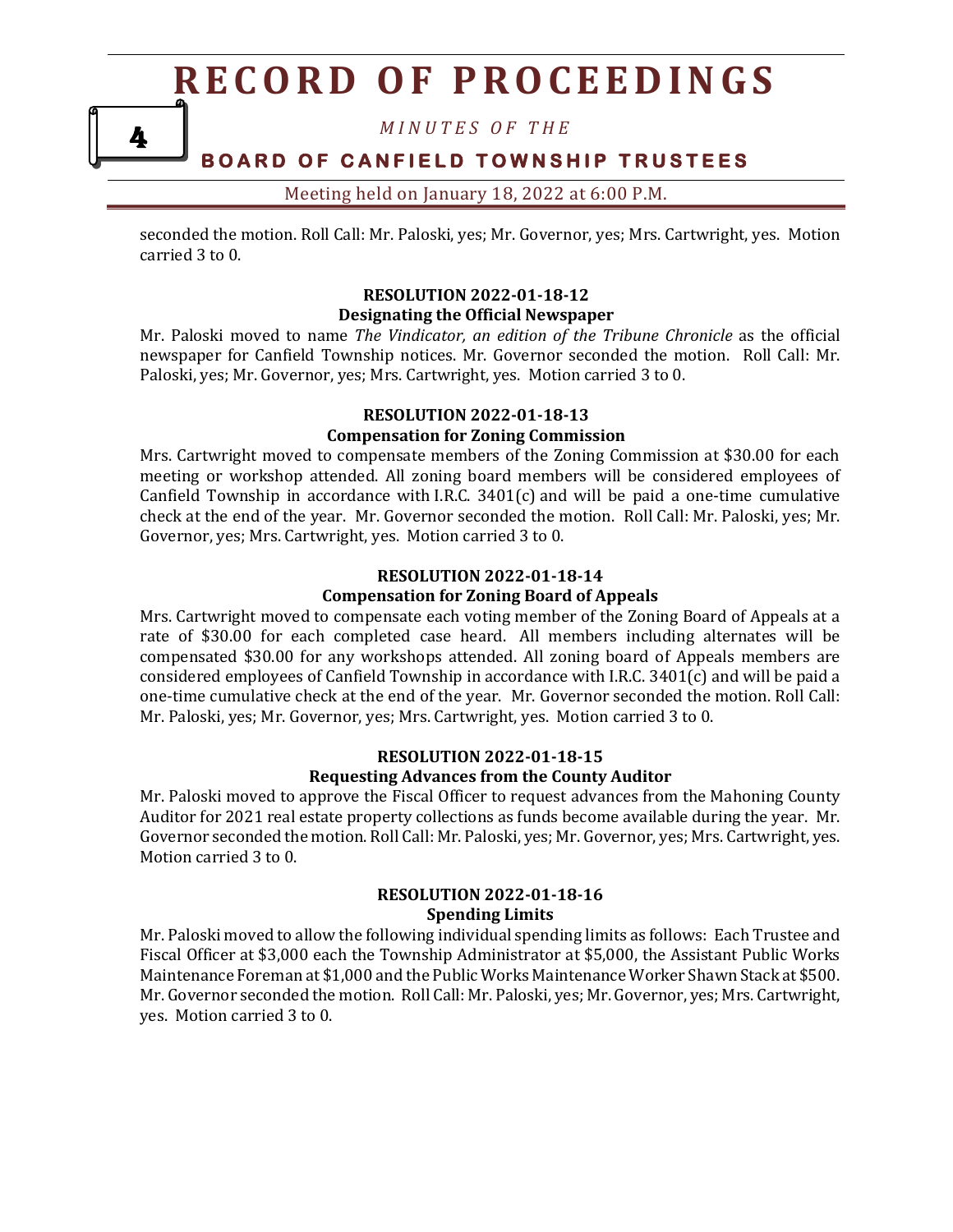*M I N U T E S O F T H E*

## **BOARD OF CANFIELD TOWNSHIP TRUSTEES**

Meeting held on January 18, 2022 at 6:00 P.M.

## **RESOLUTION 2022-01-18-17**

**Direct Payroll Deposit**

Mrs. Cartwright moved to approve the Fiscal Officer to release payroll for direct deposit 24 hours in advance, so the Township can meet its payroll obligations when payday falls on a legal holiday or the Federal Reserve and/or banks are closed. Mr. Governor seconded the motion. Roll Call: Mr. Paloski, yes; Mr. Governor, yes; Mrs. Cartwright, yes. Motion carried 3 to 0.

#### **ADJOURNMENT:**

With no further business before the Board, Chairman Governor adjourned the meeting at 6:14pm.

\_\_\_\_\_\_\_\_\_\_\_\_\_\_\_\_\_\_\_\_\_\_\_\_\_\_\_\_\_\_\_\_\_\_\_\_\_\_\_\_\_\_ \_\_\_\_\_\_\_\_\_\_\_\_\_\_\_\_\_\_\_\_\_\_\_\_\_\_\_\_\_\_\_\_\_\_\_\_\_\_\_\_\_\_\_\_\_\_

\_\_\_\_\_\_\_\_\_\_\_\_\_\_\_\_\_\_\_\_\_\_\_\_\_\_\_\_\_\_\_\_\_\_\_\_\_\_\_\_\_\_ \_\_\_\_\_\_\_\_\_\_\_\_\_\_\_\_\_\_\_\_\_\_\_\_\_\_\_\_\_\_\_\_\_\_\_\_\_\_\_\_\_\_\_\_\_\_

Mr. Brian W. Governor, Chairman Mr. Joseph N. Paloski, Trustee

Mrs. Marie Izzo Cartwright, Vice-Chairman Mrs. Denise M. Joseph, Fiscal Officer

5

Minutes prepared by: Cindy Williams *Administrative Assistant to the Board of Trustees*